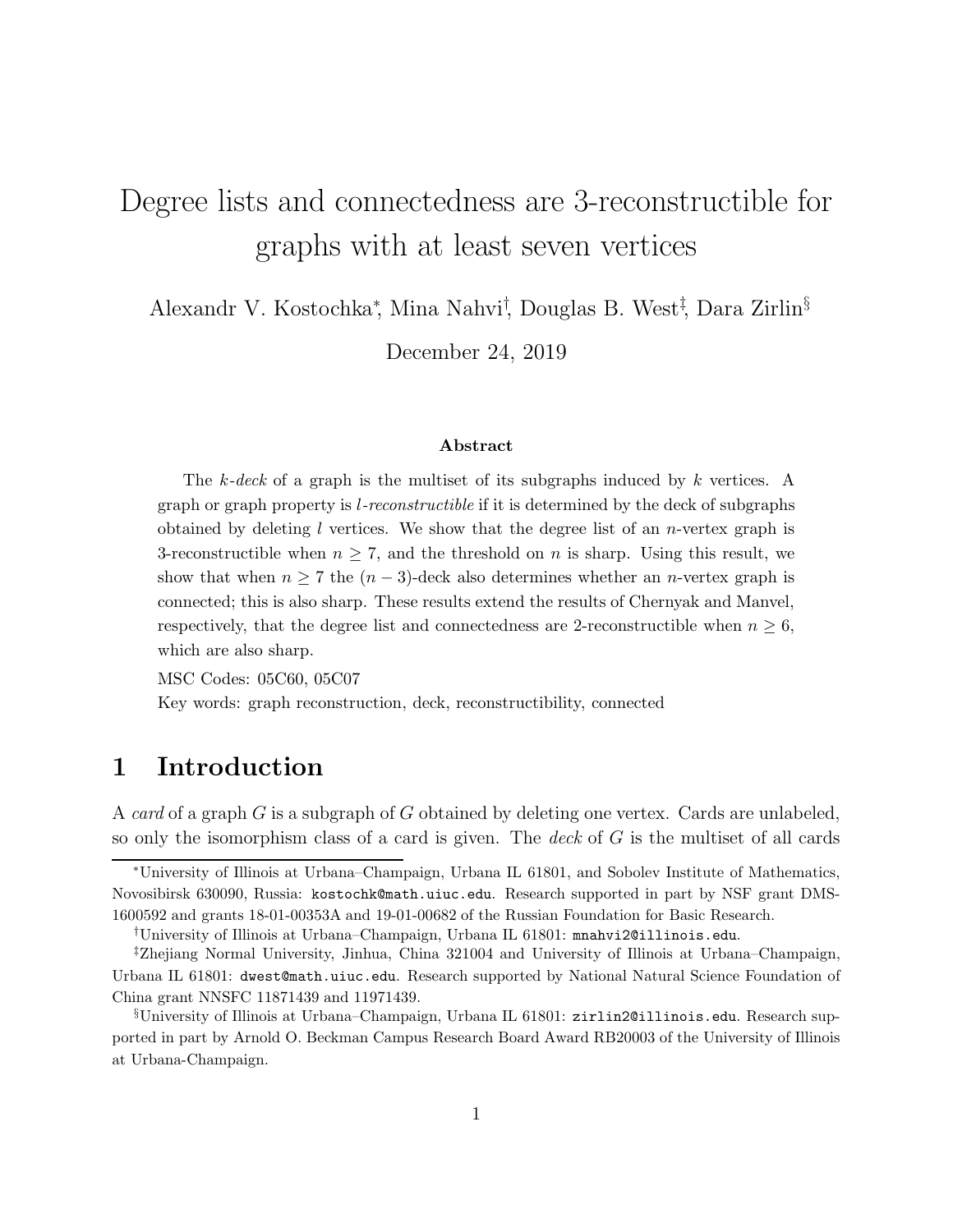of G. A graph is *reconstructible* if it is uniquely determined by its deck. The famous Reconstruction Conjecture was first posed in 1942.

Conjecture 1.1 (The Reconstruction Conjecture; Kelly [8, 9], Ulam [20]). *Every graph having more than two vertices is reconstructible.*

The two graphs with two vertices have the same deck. Graphs in many families are known to be reconstructible; these include disconnected graphs, trees, regular graphs, and perfect graphs. Surveys on graph reconstruction include [3, 4, 10, 11, 12].

Various parameters have been introduced to measure the difficulty of reconstructing a graph. Harary and Plantholt [7] defined the *reconstruction number* of a graph to be the minimum number of cards from its deck that suffice to determine it, meaning that no other graph has the same multiset of cards in its deck (surveyed in [1, 16]). Kelly looked in another direction, considering cards obtained by deleting more vertices. He conjectured a more detailed version of the Reconstruction Conjecture.

**Conjecture 1.2** (Kelly [9]). *For*  $l \in \mathbb{N}$ , there is an integer  $M_l$  such that any graph with at *least*  $M_l$  *vertices is reconstructible from its deck of cards obtained by deleting l vertices.* 

The original Reconstruction Conjecture is the claim  $M_1 = 3$ .

A k*-card* of a graph is an induced subgraph having k vertices. The k*-deck* of G, denoted  $\mathcal{D}_k(G)$ , is the multiset of all k-cards. When discussing reconstruction from the k-deck, we will refer to *k*-cards simply as cards.

**Definition 1.3.** A graph G is k-deck reconstructible if  $\mathcal{D}_k(H) = \mathcal{D}_k(G)$  implies  $H \cong G$ . A graph G (or a graph invariant) is *l-reconstructible* if it is determined by  $\mathcal{D}_{|V(G)|-l}(G)$  (agreeing on all graphs having that deck). The *reconstructibility* of G, written  $\rho(G)$ , is the maximum l such that  $G$  is l-reconstructible.

For an n-vertex graph, "k-deck reconstructible" and "l-reconstructible" have the same meaning when  $k + l = n$ . Kelly's conjecture is that for any  $l \in \mathbb{N}$ , all sufficiently large graphs are *l*-reconstructible. Let  $K'_{1,3}$  and  $K''_{1,3}$  be the graphs obtained from the claw  $K_{1,3}$ by subdividing one or two edges, respectively. The 5-vertex graphs  $C_4 + K_1$  and  $K'_{1,3}$  are not 2-reconstructible, since they have the same 3-deck. Having checked by computer that every graph with at least six and at most nine vertices is 2-reconstructible, McMullen and Radziszowski [14] asked whether  $M_2 = 6$ . With computations up to nine vertices, Rivshin and Radziszowski [17] conjectured  $M_l \leq 3l$ .

Some results about reconstruction have been extended to the context of reconstruction from the k-deck. For example, almost every graph is reconstructible from any set of three cards in the deck of cards obtained by deleting one vertex (see [2, 6, 15]). Spinoza and West [18] proved more generally that for  $l = (1 - o(1)) |V(G)|/2$ , almost all graphs are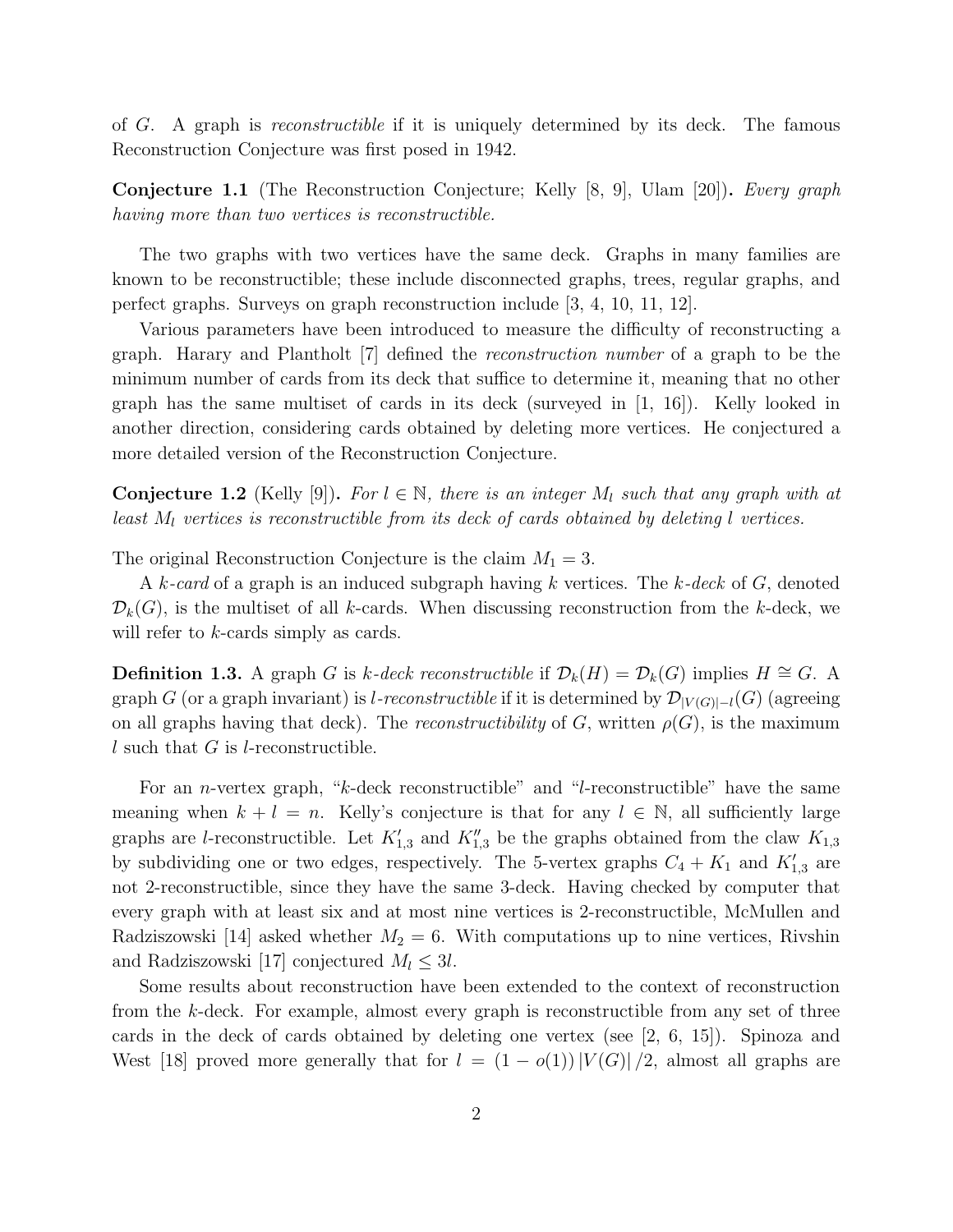l-reconstructible using only  $\binom{l+2}{2}$  $\binom{+2}{2}$  cards that omit l vertices. Among other results, they also determined  $\rho(G)$  exactly for every graph G with maximum degree at most 2.

Since each induced subgraph with  $k-1$  vertices arises exactly  $n-k+1$  times by deleting one vertex from a member of  $\mathcal{D}_k(G)$ , we have the following.

#### **Observation 1.4.** For any graph G, the k-deck  $\mathcal{D}_k(G)$  determines the  $(k-1)$ -deck  $\mathcal{D}_{k-1}(G)$ .

By Observation 1.4, information that is  $k$ -deck reconstructible is also j-deck reconstructible when  $j > k$ . This motivates the definition of reconstructibility; if G is l-reconstructible, then G is also  $(l-1)$ -reconstructible, so we seek the largest such l.

Manvel [13] proved for  $n \geq 6$  that the  $(n-2)$ -deck of an *n*-vertex graph determines whether the graph satisfies the following properties: connected, acyclic, unicyclic, regular, and bipartite. For the first three of these properties, sharpness of the threshold on  $n$  is shown by the graphs  $C_4 + P_1$  and  $K'_{1,3}$  mentioned above. Spinoza and West [18] extended Manvel's result by showing that connectedness is 3-reconstructible when  $n \geq 25$ . Using a somewhat different approach, we extend their result.

**Theorem 1.5.** For  $n \geq 7$ , connectedness is 3-reconstructible for *n*-vertex graphs, and the *threshold on* n *is sharp.*

The threshold is sharp because  $C_5 + P_1$  and  $K''_{1,3}$  have the same 3-deck. For general l, the known upper and lower bounds on the threshold for n to guarantee that connectedness of n-vertex graphs is l-reconstructible are quite far apart. Spinoza and West [18] proved that connectedness is *l*-reconstructible when  $n > 2l^{(l+1)^2}$ . As a lower bound, we know only that  $n > 2l$  is needed, since  $C_{l+1} + P_{l-1}$  and  $P_{2l}$  have the same *l*-deck [18]. Indeed,  $P_n$  is the only n-vertex graph whose reconstructibility is known to be less than  $n/2$ .

One of the first easy results in ordinary reconstruction is that the degree list of a graph with at least three vertices is 1-reconstructible. Manvel [13] showed that the degree list is reconstructible from the k-deck when the maximum degree is at most  $k - 2$ . With no restriction on the maximum degree, Taylor showed that the degree list is reconstructible from the k-deck when the number of vertices is not too much larger than  $k$ , regardless of the value of the maximum degree.

**Theorem 1.6** (Taylor [19]). *If*  $l \geq 3$  *and*  $n \geq g(l)$ *, then the degree list of any n-vertex graph is determined by its* (n − l)*-deck, where*

$$
g(l) = (l + \log l + 1) \left( e + \frac{e \log l + e + 1}{(l - 1) \log l - 1} \right) + 1
$$

*and* e *denotes the base of the natural logarithm. Thus the degree list is* l*-reconstructible when*  $n > el + O(\log l)$ .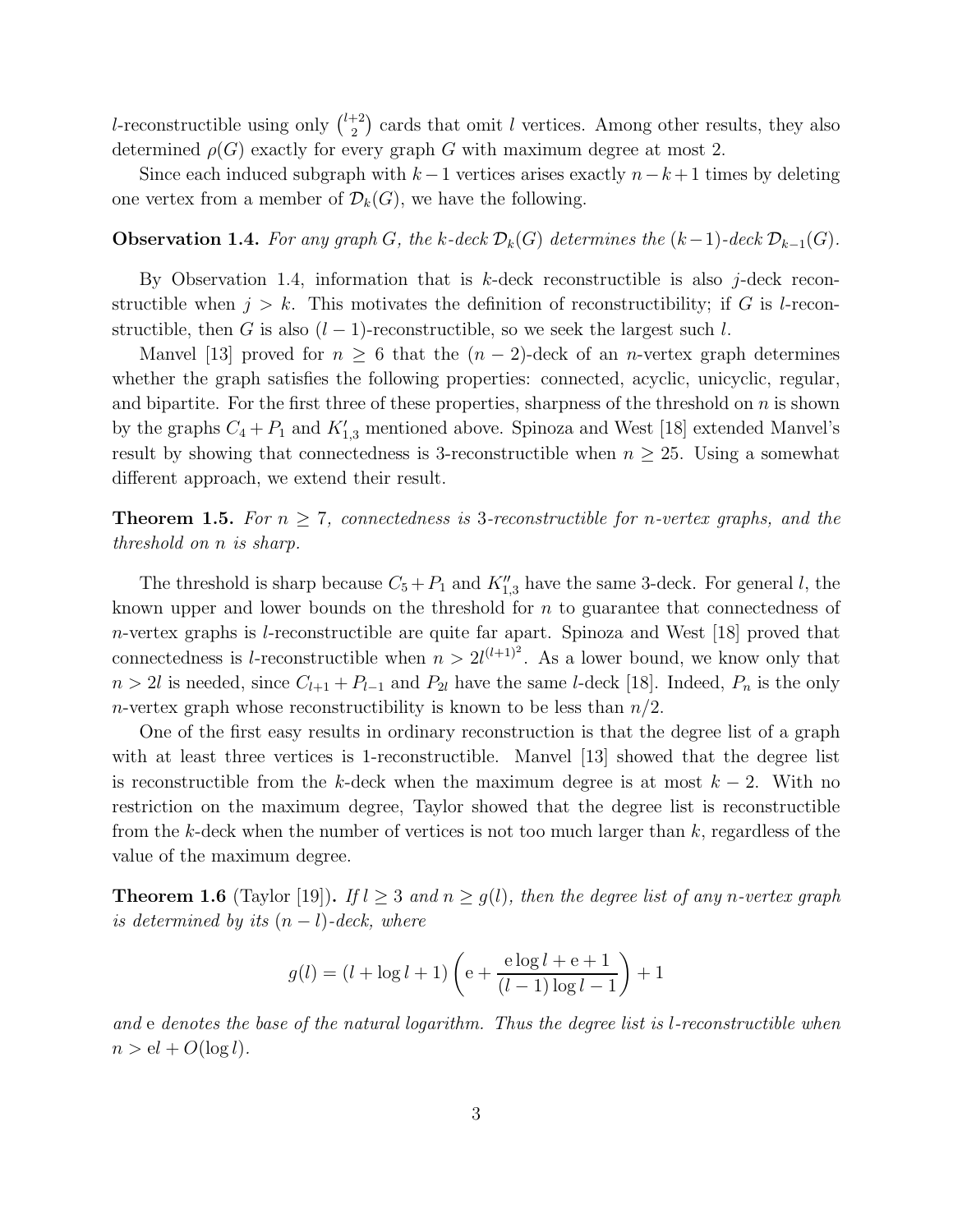For small  $l$ , one can obtain exact thresholds. Chernyak  $|5|$  proved that the degree list is 2-reconstructible when  $n \geq 6$ ; again the example of  $C_4 + P_1$  and  $K'_{1,3}$  shows that this is sharp. We extend this to 3-reconstructibility.

**Theorem 1.7.** *For*  $n \geq 7$ *, any two graphs of order n that have the same*  $(n − 3)$ *-deck have the same degree list, and this threshold on* n *is sharp.*

Again the example of  $C_5 + P_1$  and  $K''_{1,3}$  proves sharpness. We use Theorem 1.7 as a tool in the proof of Theorem 1.5. With Chernyak's result being somewhat inaccessible, we also obtain it and Manvel's result on 2-reconstructibility of connectedness as corollaries of our results.

### 2 3-reconstructibility of degree lists

We begin with a basic counting tool used also by Manvel [13] and by Taylor [19]. In a graph G, we refer to a vertex of degree j as a j*-vertex*.

**Lemma 2.1.** Let  $\phi(j)$  denote the total number of j-vertices over all cards in the k-deck  $\mathcal{D}_k$ *of an* n-vertex graph G. Letting  $a_i$  denote the number of *i*-vertices in G (and  $l = n - k$ ),

$$
\phi(j) = \sum_{i=j}^{j+l} a_i \binom{i}{j} \binom{n-1-i}{k-1-j}.
$$
\n(1)

*Proof.* In each card, each vertex counted by  $\phi(j)$  has degree at least j in G. When that degree is i, the vertex in the reconstructed graph contributes exactly  $\binom{i}{i}$  $\binom{i}{j}\binom{n-1-i}{k-1-j}$  to the computation of  $\phi(j)$ . This contribution is 0 when  $k-1-j > n-1-i$ ; the vertex then does not have enough nonneighbors in the full graph to occur with degree exactly j in a card. Thus we require  $i \leq n - k + j = l + j$ .

Corollary 2.2 (Manvel [13]). *From the* k*-deck of a graph and the numbers of vertices with degree* i *for all* i *at least* k*, the degree list of the graph is determined.*

*Proof.* Since the k-deck determines the  $(k-1)$ -deck, using induction it suffices to show that knowing both  $\mathcal{D}_k(G)$  and  $a_i$  for  $i \geq k$  determines  $a_{k-1}$ . Simply solve for  $a_{k-1}$  in the expression (1) for  $\phi(k-1)$  obtained by setting  $j = k-1$ .

With these tools, we prove Theorem 1.7, which we repeat for convenience.

**Theorem (1.7).** *For*  $n \geq 7$ *, any two graphs of order* n *that have the same*  $(n-3)$ *-deck have the same degree list, and this threshold on* n *is sharp.*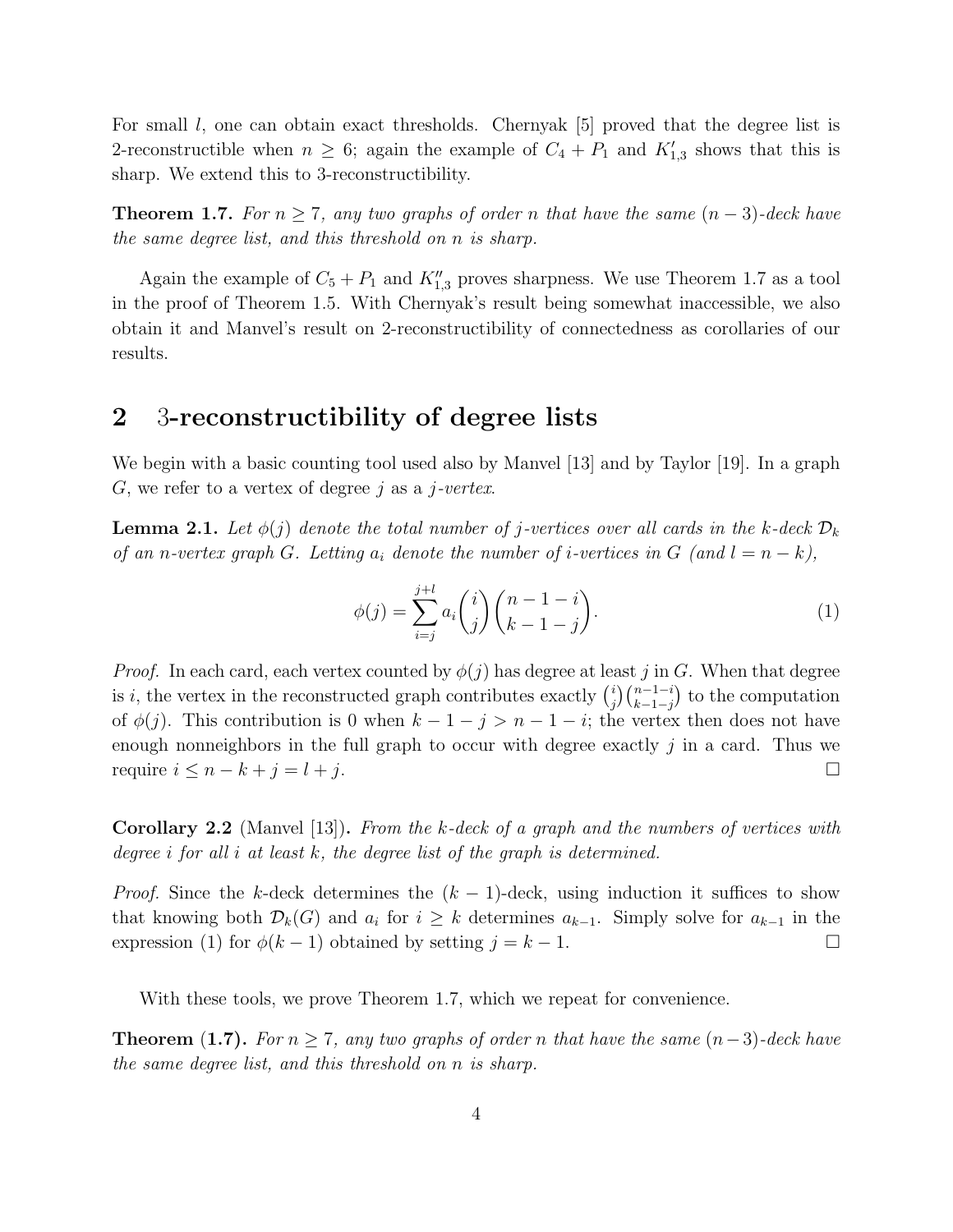*Proof.* For sharpness, the 3-decks of both  $C_5 + K_1$  and  $K''_{1,3}$  consist of five copies of  $P_3$ , ten copies of  $P_2 + P_1$ , and five copies of  $3P_1$ .

Given  $n \geq 7$ , let  $\mathcal{D}$  be the  $(n-3)$ -deck of an *n*-vertex graph. We show that all reconstructions from  $\mathcal D$  have the same degree list.

Let G and H be reconstructions from  $\mathcal{D}$ . Since  $\mathcal{D}$  determines the 2-deck, we know the common number of edges in G and H; let it be m. We may assume  $m \leq \frac{1}{2}$  $\frac{1}{2}$  $\binom{n}{2}$  $n \choose 2$ , since otherwise we can analyze the complements of  $G$  and  $H$ .

We will use repeatedly the fact that any  $t$  vertices whose degrees sum to at least  $s$  are together incident to at least  $s - \binom{t}{2}$  $t \choose 2$  edges.

Let  $a_i$  and  $b_i$  be the numbers of *i*-vertices in G and H, respectively, and let  $c_i = a_i - b_i$ . The computation in (1) is valid using either G or H, producing the same value  $\phi(j)$  from D. Hence the difference of the two instances of (1) yields

$$
0 = \sum_{i=j}^{j+3} c_i \binom{i}{j} \binom{n-1-i}{n-4-j},\tag{2}
$$

since here  $k = n - 3$ . We will be interested in particular in the cases  $j = n - 4$  (dominating vertices on cards) and  $j = n - 5$ , which we write explicitly as

$$
c_{n-4} + (n-3)c_{n-3} + {n-2 \choose 2}c_{n-2} + {n-1 \choose 3}c_{n-1} = 0
$$
 (3)

and

$$
4c_{n-5} + 3(n-4)c_{n-4} + 2\binom{n-3}{2}c_{n-3} + \binom{n-2}{3}c_{n-2} = 0.
$$
 (4)

The observation of Manvel (Corollary 2.2) implies that if G and H have different degree lists, then  $c_i \neq 0$  for some i with  $i \geq n-3$ . Let h be the largest such index. By symmetry, we may assume  $c_h < 0$ . We consider cases depending on the value of h.

**Case 1:**  $h = n-3$ . In this case  $c_{n-1} = c_{n-2} = 0$  and  $c_{n-3} < 0$ . By (3),  $c_{n-4} + (n-3)c_{n-3} =$ 0. Since  $2(n-3) > n$  when  $n \ge 7$ , we have  $c_{n-3} = -1$  and  $c_{n-4} = n-3$ . Now (4) implies  $c_{n-5} = -(n-3)(n-4)/2$ . Thus H has at least  $1 + (n-3)(n-4)/2$  vertices, but  $n \geq 1 + (n-3)(n-4)/2$  requires  $n \leq 7$ . Hence  $n = 7$  and H has degree list exactly  $(4, 2, 2, 2, 2, 2, 2)$ , and G has no vertices of degree 2 or at least 4. Furthermore  $c_{n-4} = n-3$ , so G has exactly four vertices with degree 3 and cannot reach the same degree-sum as  $H$ .

Case 2:  $h = n - 2$ . Now  $c_{n-1} = 0$  and  $c_{n-2} < 0$ . Let  $c_{n-2} = -r$ . By (3),  $c_{n-4}$  +  $(n-3)c_{n-3}=r\binom{n-2}{2}$  $\binom{-2}{2}$ , so  $\frac{c_{n-4}}{n-3} + c_{n-3} = (n-2)\frac{r}{2}$ . With  $r \ge 2$  and  $n \ge 7$  and  $c_{n-4} + c_{n-3} \le n$ , this can only be satisfied when  $r = 2$ ,  $c_{n-3} = n-2$ , and  $c_{n-4} = 0$ . Since  $m \leq \frac{1}{2}$  $\frac{1}{2}$  $\binom{n}{2}$  $n \choose 2$ , the degree-sum is at most  $\binom{n}{2}$  $n \choose 2$ ; hence  $(n-2)(n-3) \leq \frac{1}{2}$  $\frac{1}{2}n(n-1)$ , which requires  $n < 8$ . Since we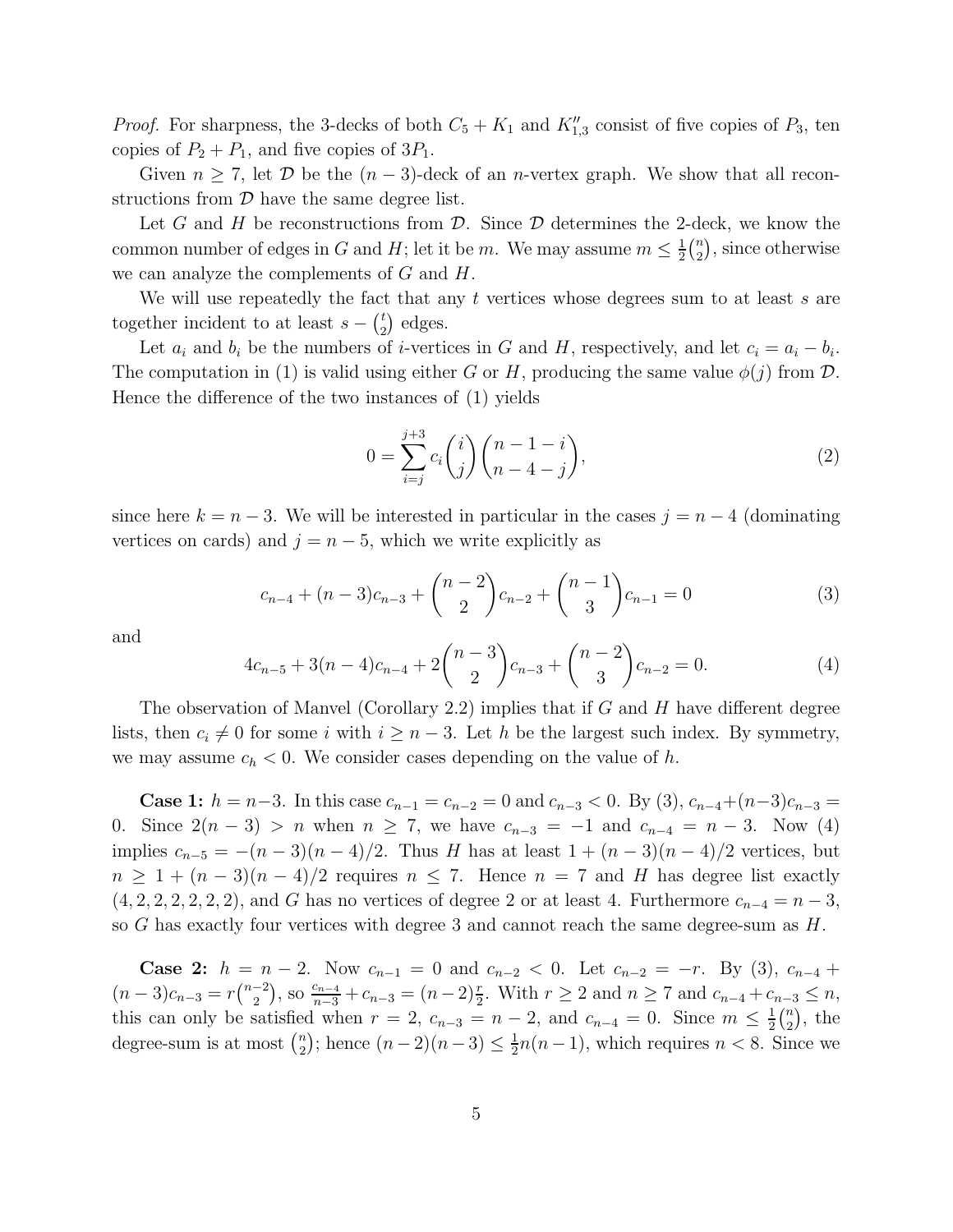have obtained  $(c_5, c_4, c_3) = (-2, 5, 0), (4)$  yields  $4c_2 = \binom{5}{3}$  $\binom{5}{3}\cdot 2-2\binom{4}{2}$  $2^{\{4\}} \cdot 5 = -40$ ; this requires  $c_2 = -10$ , a contradiction when  $n = 7$ . Hence we conclude  $r = 1$ .

With  $r = 1$ , we have  $c_{n-4} + (n-3)c_{n-3} = \binom{n-2}{2}$  $\binom{-2}{2}$ . Hence

$$
c_{n-3} = \frac{n-2}{2} - \frac{c_{n-4}}{n-3}.\tag{5}
$$

Substituting into (4) yields

$$
4c_{n-5} = {n-2 \choose 3} - 2{n-3 \choose 2}c_{n-3} - 3(n-4)c_{n-4}
$$
  
= 
$$
-\frac{(n-2)(n-3)(n-4)}{3} - 2(n-4)c_{n-4}
$$
 (6)

Since  $c_{n-3}$  must be an integer, by (5) there are not many possibilities for  $c_{n-4}$ . Let  $t = \frac{c_{n-4}}{n-3}$  $\frac{c_{n-4}}{n-3}$ . Since  $|c_{n-4}| \le n$ , we have  $t \in \{1, 0, -1\}$  when n is even, and  $t \in \{1/2, -1/2\}$  when n is odd. Also (6) simplifies to  $-c_{n-5} = \frac{(n-3)(n-4)}{12}[n-2+6t]$ .

With  $c_{n-5} \geq -n$  and  $n \geq 7$ , the possibilities that remain for  $(n, t)$  are  $(7, -1/2)$ ,  $(8, -1)$ , and (10, -1). Note that  $c_{n-3} = \frac{n-2}{2} - t$ . In the even cases,  $c_{n-3} = n/2$ . When  $n = 10$ , five 7-vertices are together incident to at least 25 edges, which is more than  $\frac{1}{2}$  $\binom{10}{2}$  $\binom{10}{2}$ .

When  $n = 8$ , four 5-vertices in G are together incident to at least 14 edges, which is the maximum allowed, so there can be no other edges or other 5-vertices, the four 5-vertices induce  $K_4$ , and eight edges join these vertices to the rest. Since  $c_{n-4} = -5$ , in H the vertices of degree at least 4 already contribute 26 to the degree-sum, so  $H$  has no 3-vertex. With  $c_{n-5} = 0$ , also G has no 3-vertex. Hence the degree list of G is  $(5, 5, 5, 5, 2, 2, 2, 2)$ . With  $(c_5, c_4, c_3) = (4, -5, 0)$ , applying (2) with  $j = 2$  now yields  $c_2 = 5$ , a contradiction.

When  $n = 7$ , we have  $t = -1/2$ , and  $(c_2, c_3, c_4, c_5, c_6) = (-2, -2, 3, -1, 0)$ . Hence  $\sum_{i=2}^{6} ic_i = -3$ , and having equal degree-sum requires  $c_1 = 3$ . Now H has six vertices with degrees  $(5, 3, 3, 2, 2, 0)$  and G has six vertices with degrees  $(4, 4, 4, 1, 1, 1)$ , and they each have one more vertex of the same odd degree. Since the degree list of G must be realizable, the only choice is  $(4, 4, 4, 3, 1, 1, 1)$  for G and  $(5, 3, 3, 3, 2, 2, 0)$  for H. Now G is realized only by adding three pendant edges to  $K_4$ , so  $K_4$  is a card in  $\mathcal{D}$ , which can be obtained from H only on the four vertices of high degree. Thus H consists of copies of  $K_4$  and  $K_3$  sharing one vertex, plus an isolated vertex. Being the union of three complete graphs, H has no independent set of size 4, but G does have such a set, so their 4-decks cannot be equal.

**Case 3:**  $h = n - 1$ . If  $c_{n-2} \geq \frac{n+1}{3}$  $\frac{+1}{3}$ , then  $m \geq \frac{n+1}{3}$  $rac{+1}{3}(n-2)-\frac{1}{2}$ 2  $n+1$ 3  $\frac{n-2}{3} = \frac{5}{18}(n+1)(n-2).$ Since this exceeds  $\frac{1}{2} \binom{n}{2}$  $n_2$ ) when  $n \geq 7$ , we conclude  $c_{n-2} \leq n/3$ .

Let  $r = -c_{n-1}$ . If  $r \geq 2$ , then (3) and  $c_{n-2} \leq n/3$  together yield  $c_{n-4} + (n-3)c_{n-3} \geq$  $2\binom{n-1}{3}$  $\binom{-1}{3} - \frac{n}{3}$  $\frac{n}{3}\binom{n-2}{2}$  $\binom{-2}{2} = \frac{(n-2)^2(n-3)}{6}$  $\frac{F(n-3)}{6}$ . The contribution to degree-sum in G from vertices of degrees  $n-4$  and  $n-3$  is now at least  $\frac{(n-2)^2(n-3)}{6}$  $\frac{a_{n-3}}{6}$ , which exceeds  $\binom{n}{2}$  $n \geq 8$ . Hence  $n = 7$ , but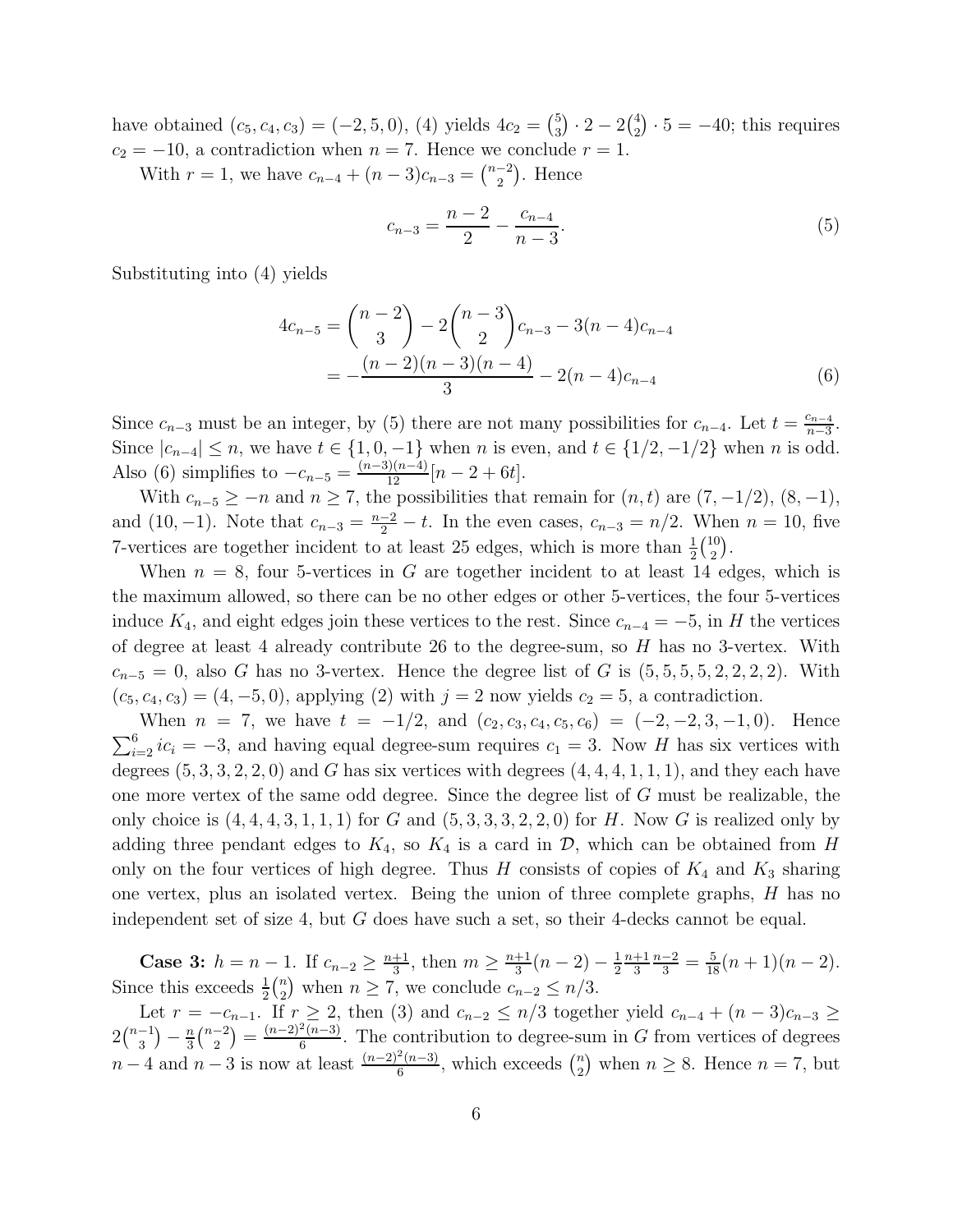then having two 6-vertices in H requires at least 11 edges (more than  $\frac{1}{2}$  $\binom{7}{2}$  $\binom{7}{2}$ , a contradiction. Thus we may assume  $r = 1$ .

With  $r = 1$ , (3) yields  $c_{n-4} + (n-3)c_{n-3} + \binom{n-2}{2}$  $\binom{-2}{2}c_{n-2} = \binom{n-1}{3}$  $\binom{-1}{3}$ . If  $c_{n-2} \leq 0$ , then  $c_{n-4}+(n-3)c_{n-3}\geq {n-1 \choose 3}$  $\binom{-1}{3}$ . Dividing by  $n-3$  and using  $c_{n-4}+c_{n-3} \leq n$  yields  $n \geq \frac{(n-1)(n-2)}{6}$  $\frac{f(n-2)}{6}$ , which requires  $n < 9$ . If  $n = 8$ , then  $c_6 \le 0$  simplifies (3) to  $c_4 + 5c_5 \ge 35$ , but  $a_i \ge c_i$  and  $m \leq \frac{1}{2}$  $rac{1}{2}$  $\binom{n}{2}$ <sup>n</sup></sup>/<sub>2</sub>) yield  $28 \ge 4a_4 + 5a_5 \ge c_4 + 5c_5$ . If  $n = 7$ , then (3) simplifies to  $c_3 + 4c_4 \ge 20$ , but  $m \leq 10$  yields  $3a_3 + 4a_4 \leq 20$ . Since  $a_i \geq c_i$ , we conclude  $c_3 \leq 0$  and  $c_4 \geq 5$ . With at most 10 edges,  $G = K_5 + 2K_1$ . Now  $D$  has five cards that are  $K_4$ . With only four edges not incident to its dominating vertex, H cannot have five such cards. We conclude  $c_{n-2} \geq 1$ .

With  $a_{n-2} \geq c_{n-2} \geq 1$ , we now break into subcases by the value of  $c_{n-2}$ . We have already proved  $c_{n-2} \le n/3$ . Let  $x = \frac{n-1}{3} - c_{n-2}$ , so  $x \ge -1/3$  and (3) yields

$$
c_{n-4} + (n-3)c_{n-3} = x \binom{n-2}{2}.
$$
 (7)

Substituting (7) into (4) yields

$$
c_{n-5} = \frac{1}{72}(n-3)(n-4)[36c_{n-3} - (n-2)(24x + n - 1)].
$$
\n(8)

Subcase 3.1:  $x \geq 1$ . If  $c_{n-3} \geq \frac{n-2}{2}$ , then with  $a_{n-2} \geq 1$  the vertices of degrees  $n-2$  and  $n-3$  in G are incident to at least  $\frac{n-2}{2}(n-3) + (n-2) - \binom{n/2}{2}$  $\binom{2}{2}$  edges. Hence  $m \geq \frac{(n-2)(3n-4)}{8}$  $\frac{(3n-4)}{8};$ this exceeds  $\frac{1}{2} \binom{n}{2}$  $\binom{n}{2}$  when  $n \ge 7$ . If  $c_{n-3} \le \frac{n-3}{2}$  $\frac{-3}{2}$ , then  $c_{n-4} \geq \binom{n-2}{2}$  $\binom{-2}{2} - (n-3)\frac{n-3}{2} = \frac{n-3}{2}$  $\frac{-3}{2}$ , by (7). Also  $c_{n-3} \geq 1$ , since otherwise (7) yields  $c_{n-4} \geq {n-2 \choose 2}$  $\binom{-2}{2}$   $\geq n$ . If  $a_{n-3} = 1$ , then  $c_{n-4} \geq {n-2 \choose 2}$  $\binom{-2}{2} - (n-3) = \frac{(n-3)(n-4)}{2}$ , again too many vertices when  $n \ge 7$  (since  $a_{n-2} \ge 1$ ).

Hence  $a_{n-3} \geq 2$ . Now  $m \geq \frac{n+3}{2}$  $\frac{+3}{2}(n-4)+4-\binom{(n+3)/2}{2}$  $\frac{(2-3)}{2}$ . This quantity exceeds  $\frac{1}{2} \binom{n}{2}$  $n \choose 2$  when  $n \geq 9$ . For  $n = 8$ , we have  $a_4 \geq 3$ ,  $a_5 \geq 2$ ,  $a_6 \geq 1$ , yielding degree-sum already 28, so G has degree list  $(6, 5, 5, 4, 4, 4, 0, 0)$ , but degree 6 forbids two isolated vertices. For  $n = 7$ , we have  $a_{n-4} \geq 2$ , so even degree-sum at most 20 requires degree list  $(5, 4, 4, 3, 3, 1, 0)$ . To avoid higher degree-sum,  $a_i = c_i$  for  $i \in \{5, 4, 3, 1\}$ . Hence  $b_i = 0$  for these values. Now H having one 6-vertex requires  $b_2 = 7$  to reach degree-sum 20, contradicting  $n = 7$ .

*Subcase 3.2:*  $x \in \{\frac{2}{3}, \frac{1}{3}\}$  $\frac{1}{3}$ . If  $c_{n-3} \leq 2$ , then  $c_{n-5} < -n$  when  $n \geq 9$  by (8), a contradiction. If  $x = \frac{2}{3}$  $\frac{2}{3}$ , then  $c_{n-2} = \frac{n-3}{3}$  $\frac{-3}{3} \in \mathbb{N}$ , so  $n \ge 9$ . If  $x = \frac{1}{3}$  $\frac{1}{3}$ , then  $c_{n-2} = \frac{n-2}{3}$  $\frac{-2}{3} \in \mathbb{N}$ , so  $n \geq 8$ . Setting  $n = 8$  and  $x = \frac{1}{3}$  $\frac{1}{3}$  and  $c_{n-3} \le 1$  in (8) yields  $c_{n-5} \le -15$ , so  $c_{n-3} = 2$ . Now (7) yields  $c_{n-4} + 5 \cdot 2 = 5$ , so  $c_4 = -5$ . With  $c_3 + 3c_4 + 5c_5 + 5c_6 = 0$  by (4), we have  $c_3 = -5$ . Now H has at least 10 vertices, a contradiction.

Hence  $c_{n-3} \geq 3$ . Since also  $c_{n-2} \geq \frac{n-3}{3}$  $\frac{-3}{3}$ , the number of edges in G incident to vertices of degree at least  $n-3$  is at least  $\frac{n+6}{3}(n-2)-3-{\binom{(n+6)/3}{2}}$  $\frac{1}{2}^{6/3}$ , which simplifies to  $\frac{5}{18}(n+6)(n-3)-3$ and is more than  $\frac{1}{2} \binom{n}{2}$  $n \geq 8$ .

*Subcase 3.3:*  $x = 0$ . Note that  $c_{n-2} = \frac{n-1}{3}$  $\frac{-1}{3}$  ∈ ℤ. By (7),  $c_{n-4} = -(n-3)c_{n-3}$ , so  $-1 \leq c_{n-3} \leq 1$ . By (8),  $c_{n-5} = \frac{(n-3)(n-4)}{72} [36c_{n-3} - (n-1)(n-2)]$ . With  $c_{n-3} \leq 1$ , this yields  $c_{n-5} < -n$  when  $n \ge 10$ , a contradiction. Since  $c_{n-2} \equiv 1 \mod 3$ , only  $n = 7$  remains.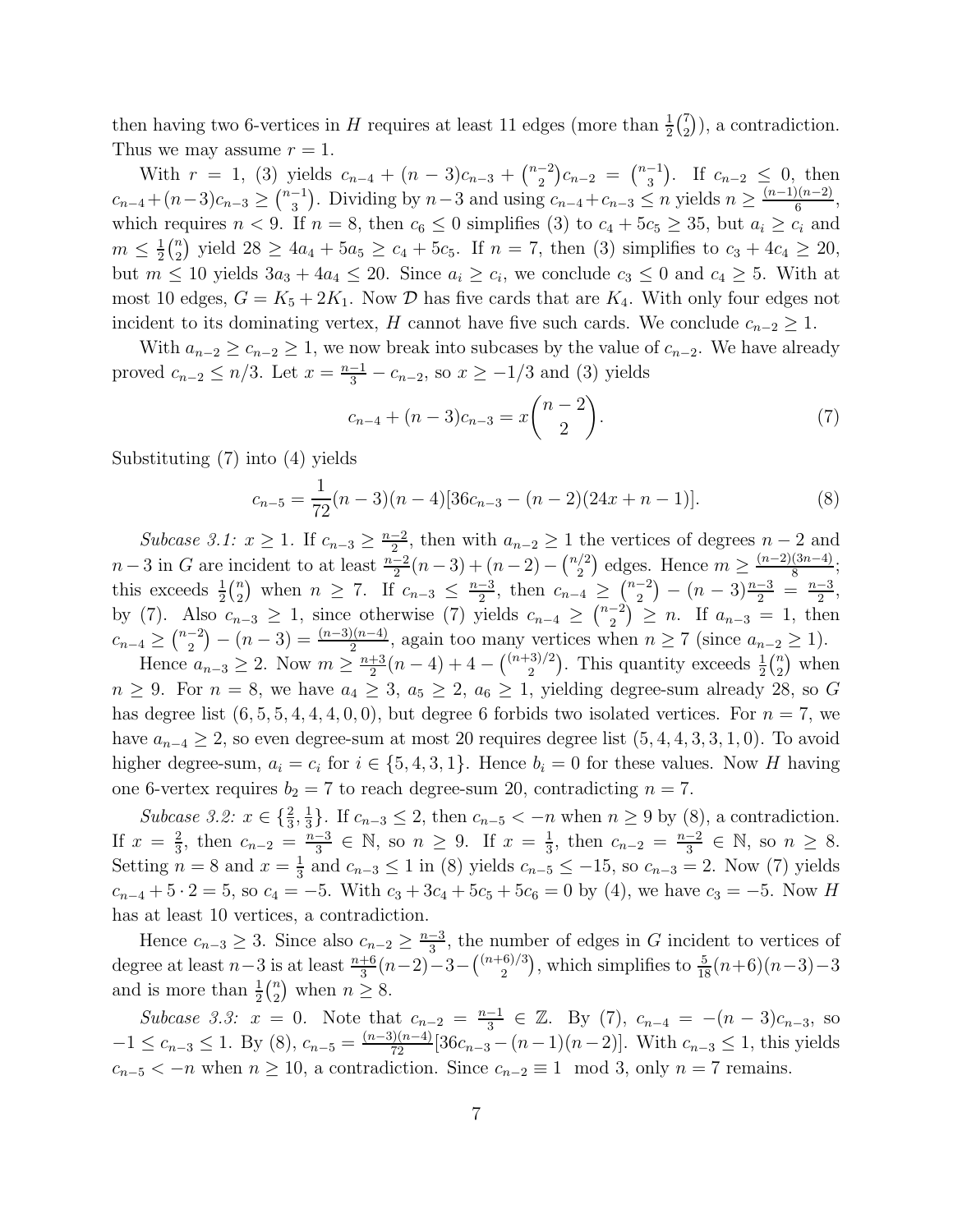With  $n = 7$ , the expressions above reduce to  $c_5 = 2$ ,  $c_3 = -4c_4$ , and  $c_2 = 6c_4 - 5$ , with  $-1 \leq c_4 \leq 1$ . If  $c_4 = -1$ , then  $c_2 = -11 < -7$ . If  $c_4 = 1$ , then G has three vertices of degrees 4 and 5 such that the number of edges incident to them is at least  $3 \cdot 4 + 2 - {3 \choose 2}$  $_{2}^{3}),$ which equals 11 and exceeds  $\frac{1}{2}$  $\binom{7}{2}$  $_{2}^{7}$ .

The remaining case is  $c_4 = c_3 = 0$  and  $c_2 = -5$ , also  $c_5 = 2$  and  $c_6 = -1$ . Since we know the 2-deck, G and H have the same degree-sum; that is,  $\sum_{i=0}^{6} ic_i = 0$ . We have  $\sum_{i=0}^{6} ic_i = c_1 - 10 + 10 - 6$ ; hence  $c_1 = 6$ . Now  $a_5 \ge 2$  and  $a_1 \ge 6$ , which contradicts  $n = 7$ . *Subcase 3.4:*  $x = -\frac{1}{3}$  $\frac{1}{3}$ . Here  $c_{n-2} = \frac{n}{3}$  $\frac{n}{3}$ , so  $n \geq 9$ . The number of edges incident to vertices of degree at least  $n-2$  in G is at least  $\frac{n}{3}(n-2) - \frac{1}{2}$ 2 n 3  $n-3$  $\frac{-3}{3}$ , which exceeds  $\frac{1}{2} \binom{n}{2}$  $\binom{n}{2}$  when  $n > 9$ and equals it when  $n = 9$ . For  $n = 9$  with  $x = -\frac{1}{3}$  $\frac{1}{3}$ , (7) reduces to  $c_5 + 6c_6 = -7$  and (8) reduces to  $c_4 = 15c_6$ , which requires  $c_6 = 0$ . Hence  $b_5 \geq -c_5 = 7$ , which with  $b_8 = 1$  gives H degree-sum at least 43, contradicting  $m = 18$ .

Using Theorem 1.7, we present an alternative proof of the result by Chernyak on the threshold for 2-reconstructibility of the degree list.

Corollary 2.3 (Chernyak [5]). *The degree list of an* n*-vertex graph is* 2*-reconstructible whenever*  $n \geq 6$ *, and this is sharp.* 

*Proof.* Since the  $(n-2)$ -deck determines the  $(n-3)$ -deck, it is immediate from Theorem 1.7 that the degree list is 2-reconstructible when  $n \geq 7$ . By the example of  $C_4 + K_1$  and  $K'_{1,3}$ ,  $n \geq 5$  is not sufficient. It remains only to consider  $n = 6$ .

Let G and H be two 6-vertex graphs having the same 4-deck  $\mathcal D$  but different degree lists. Let  $m = |E(G)| = |E(H)|$  (we know the 2-deck). Since the k-deck determines the k-deck of the complement and  $\binom{6}{2}$  $\binom{6}{2} = 15$ , we may assume  $m \leq 7$ . Define  $a_i, b_i, c_i, h$  as in Theorem 1.7. That is, with  $k = 4$ , different degree lists in G and H require a largest h with  $h \geq k$  such that  $a_h \neq b_h$ , and by symmetry we have  $c_h = a_h - b_h < 0$ . We use the equation for  $\phi(3)$ , which counts dominating vertices in the cards of the 4-deck:

$$
c_3 + 4c_4 + 10c_5 = 0.\t\t(9)
$$

**Case 1:**  $h = 5$ . We have  $-c_5 = 1$ , because two 5-vertices in H already force  $m \geq 9$ . Thus  $4c_4 + c_3 = 10$ , by (9). If  $c_4 \geq 3$ , then  $m \geq 3 \cdot 4 - {3 \choose 2}$  $(z_2^3) = 9$ . If  $c_4 = 2$ , then also  $c_3 = 2$ and  $m \geq 2 \cdot 4 + 2 \cdot 3 - \binom{4}{2}$  $\binom{4}{2}$  = 8. However,  $m \leq 7$ . If  $c_4 < 2$ , then G has too many vertices.

**Case 2:**  $h = 4$ . Here  $c_3 = -4c_4$ . With  $n = 6$ , we have  $c_4 = -1$  and  $c_3 = 4$ . With degreesum at most 14, the degree list of G is  $(3, 3, 3, 3, x, y)$  with  $(x, y) \in \{(2, 0), (1, 1), (0, 0)\}.$  Thus also  $b_4 = 1$  and  $b_3 = 0$ , so H has only one vertex with degree exceeding 2. If  $(x, y) = (0, 0)$ , then  $G = K_4 + 2K_1$  and  $K_4$  is a card, but  $K_4$  is not contained in H.

Hence  $m = 7$ , and the degree list of H must be  $(4, 2, 2, 2, 2, 2)$ . The only such graph consists of a 4-cycle and a 3-cycle with one common vertex. Every card of  $H$  has at most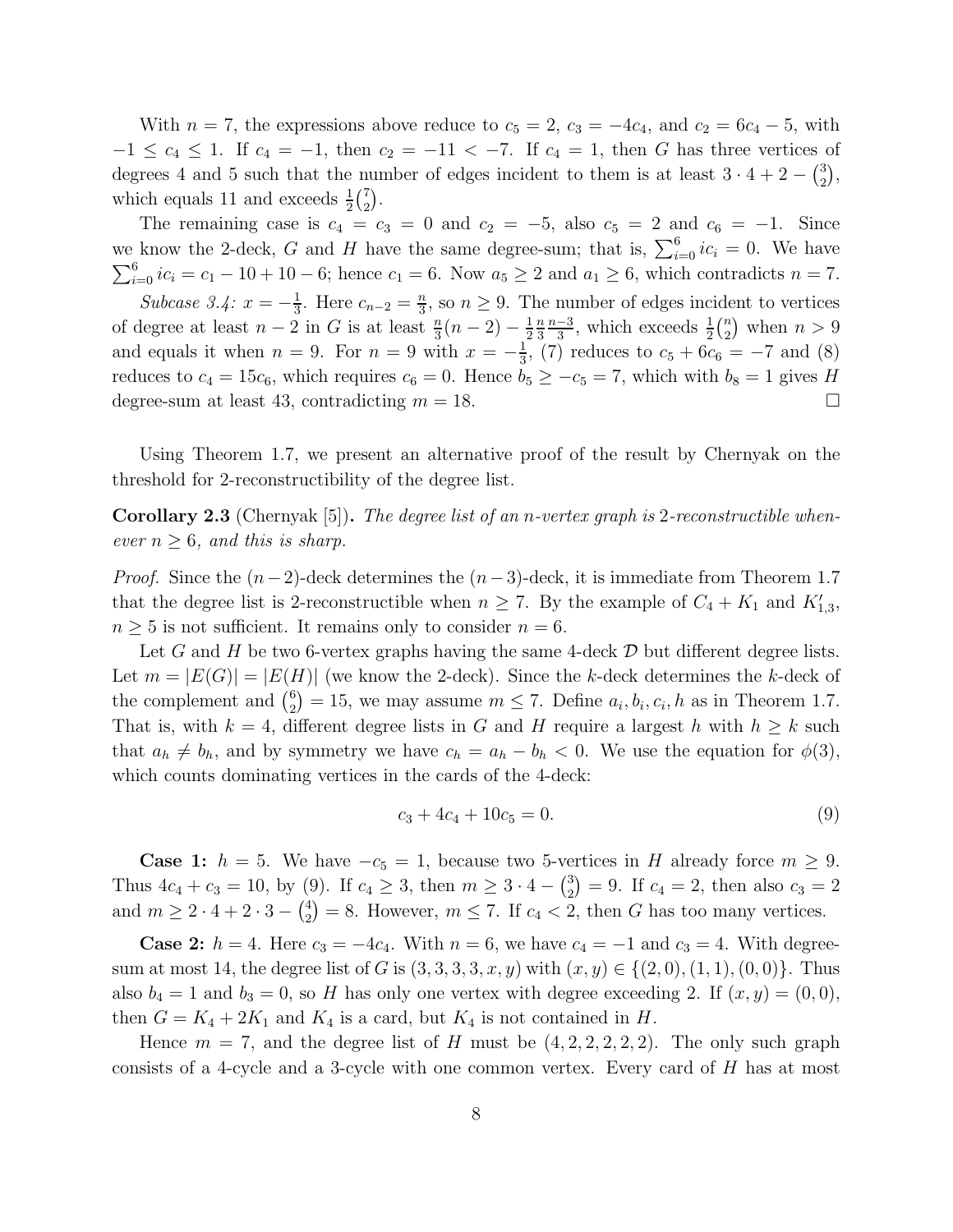four edges. Whether  $(x, y)$  is  $(1, 1)$  or  $(2, 0)$ , deleting from G the two vertices of smallest degree eliminates at most two edges and leaves a card with five edges, a contradiction.  $\Box$ 

### 3 3-reconstructibility of connectedness

Using Theorem 1.7, we prove Theorem 1.5. Again the example of  $C_5 + P_1$  and  $K''_{1,3}$  shows that the threshold on  $n \geq 7$  is sharp; they have the same 3-deck, but only one is connected.

**Theorem (1.5).** For  $n \geq 7$ , connectedness is 3-reconstructible for *n*-vertex graphs, and the *threshold on* n *is sharp.*

*Proof.* Suppose that *n*-vertex graphs G and H have the same  $(n-3)$ -deck  $\mathcal{D}$ , but that G is connected and H is disconnected. Let  $m$  be the common number of edges in  $G$  and  $H$ . Let C be the largest component in  $H$ . Since G is connected, it has a spanning tree T. Since  $n \geq 7$ , T has at least two connected cards. Thus D has at least two connected cards, so C has at least  $n-2$  vertices.

By Theorem 1.7,  $G$  and  $H$  have the same degree list. Since  $G$  is connected,  $H$  cannot have an isolated vertex, so  $H = C + K_2$ . If C has a 1-vertex, then deleting it and the vertices of the small component in H leaves a card in D with  $m-2$  edges. However, since G is connected, it is not possible to delete three vertices in  $G$  and only remove two edges. Hence C has no 1-vertex, which means that G and H each have exactly two 1-vertices. Let  $u$  and v be the 1-vertices in  $G$ , and let Y be the set of 1-vertices in  $H$ .

Let x be the number of 2-vertices in both G and in H. If  $x = 0$ , then C has minimum degree at least 3. Deleting Y and one vertex of C from H now yields  $n-2$  cards with minimum degree at least 2. Such cards can arise from  $G$  only by deleting the two 1-vertices and one other vertex. Hence  $G - \{u, v\}$  and C have the same  $(n-3)$ -deck. They must therefore have the same number of edges. However, C has  $m-1$  edges, while  $G - \{u, v\}$  has  $m-2$  edges. Thus  $x > 0$ .

To eliminate only three edges from H when deleting three vertices, one must delete Y and a 2-vertex of C. Thus x is also the number of cards in  $\mathcal D$  with  $m-3$  edges. We show the remaining possibilities for G in Figure 1.

If u and v have the same neighbor, w, then G can have a card with  $m-3$  edges only if w has degree 3 and the deleted set is  $\{u, v, w\}$ . Hence in this case  $x = 1$ .

If u and v have different neighbors, then each of u and v is the end of a maximal path containing no vertices of degree larger than 2 in G; call these paths  $P(u)$  and  $P(v)$ . We can only obtain a card with  $m-3$  edges by deleting i vertices from  $P(u)$  and j vertices from  $P(v)$ , where  $i+j=3$ . There are at most four choices for i, so  $x \leq 4$ . In order to have exactly x cards with  $m-3$  edges, there must be a total of x vertices of degree 2 on  $P(u) \cup P(v)$  and hence no 2-vertices elsewhere in  $G$  (See Figure 1).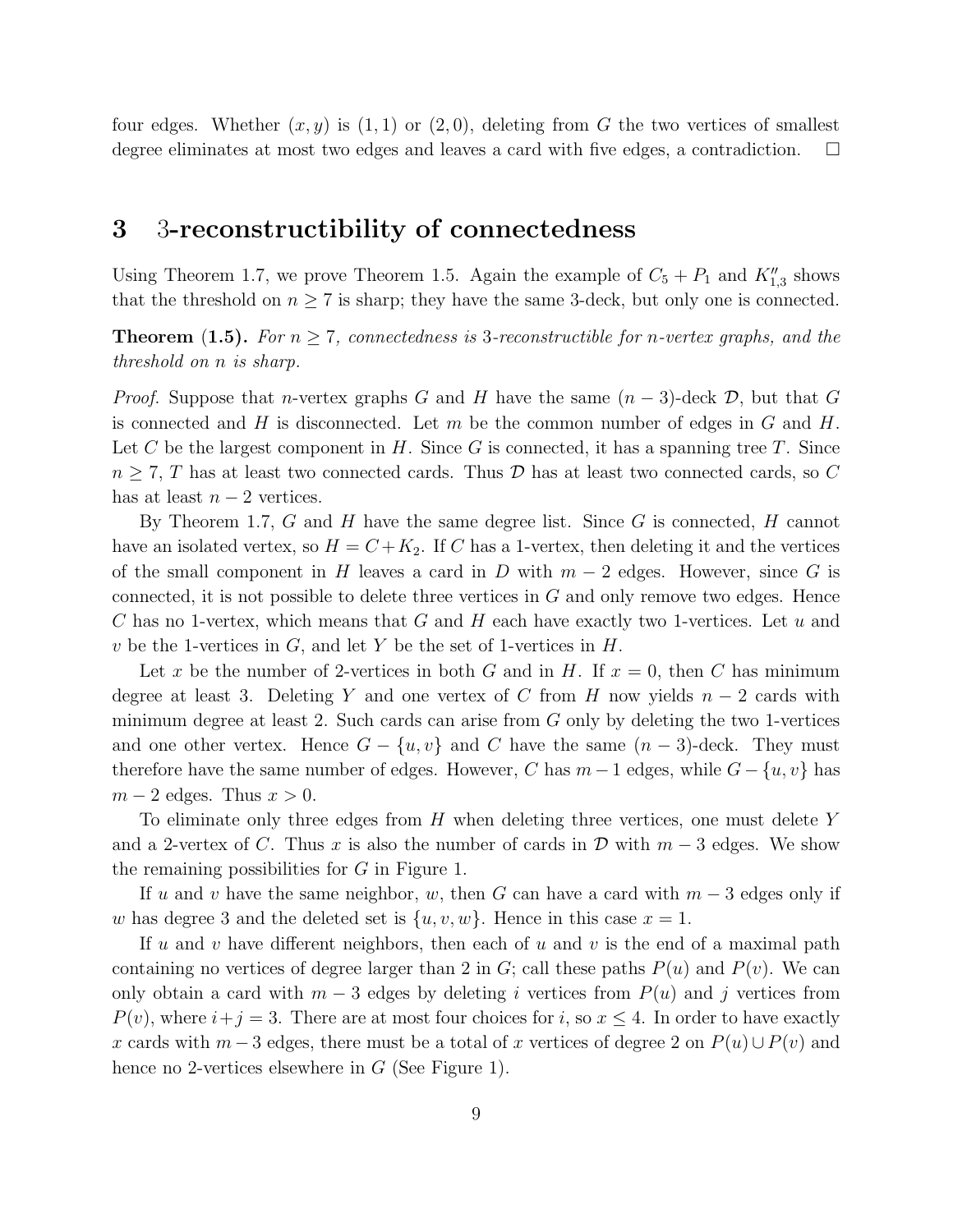

Figure 1: Possibilities for G in Theorem 1.5.

Now consider the cards of G obtained by removing three vertices. When  $x \geq 2$ , the paths  $P(u)$  and  $P(v)$  together have at least four vertices of degree at most 2, so removing any three vertices of G leaves a vertex of degree at most 1. Hence removing  $Y$  and a vertex of C from H must also leave a vertex of degree at most 1. This means that every vertex of C has a neighbor of degree 2. In the two possibilities when  $x = 1$ , the one card of G with  $m-3$  edges may have no vertex of degree at most 1, but all other cards must have such a vertex. In this case every vertex of  $C$  except possibly one has a neighbor of degree 2.

For  $x \in \{3, 4\}$ , label u and v so that  $|V(P(u))| \geq |V(P(v))|$ . Consider a card D of G with  $m-3$  edges that is obtained by deleting u, v and the neighbor of u, so D has two vertices of degree 1 and  $x - 3$  vertices of degree 2. Since all 2-vertices in G are in  $P(u) \cup P(v)$ , the other vertices in  $D$  have degree at least 3. Note that  $D$  must be a vertex-deleted subgraph of C, since cards with  $m-3$  edges are obtained from H only by deleting Y and a vertex of C. Since C must have x vertices of degree 2 and none of degree 1, it must be formed from D by adding one vertex  $z$  of degree 2 whose neighbors are the two 1-vertices in D. Adding  $z$  to form  $C$  shows that the 2-vertices in  $C$  lie along a single path. This means that only two vertices outside this path can have neighbors of degree 2. Since every vertex of C must have a neighbor of degree 2, we conclude that C has at most two vertices outside the path, but then those vertices cannot have degree greater than 2, a contradiction.

When  $x = 2$ , recall that every vertex in C has a neighbor of degree 2 (including the vertices of degree 2). Each vertex of degree 2 is a neighbor of only two vertices. Hence  $2 = x \ge (n-2)/2$ , so  $n \le 6$ . Similarly, when  $x = 1$ , all but one vertex of C has a neighbor of degree 2, so  $1 = x \ge (n-3)/2$ , yielding  $n \le 5$ .

We have obtained contradictions in all cases, so such G and H do not exist.  $\Box$ 

Using Theorem 1.5, Manvel's result on 2-reconstructibilty of connectedness follows quite easily.

**Corollary 3.1** (Manvel [13]). For  $n \geq 6$ , connectedness of an *n*-vertex graph is 2-reconstructible.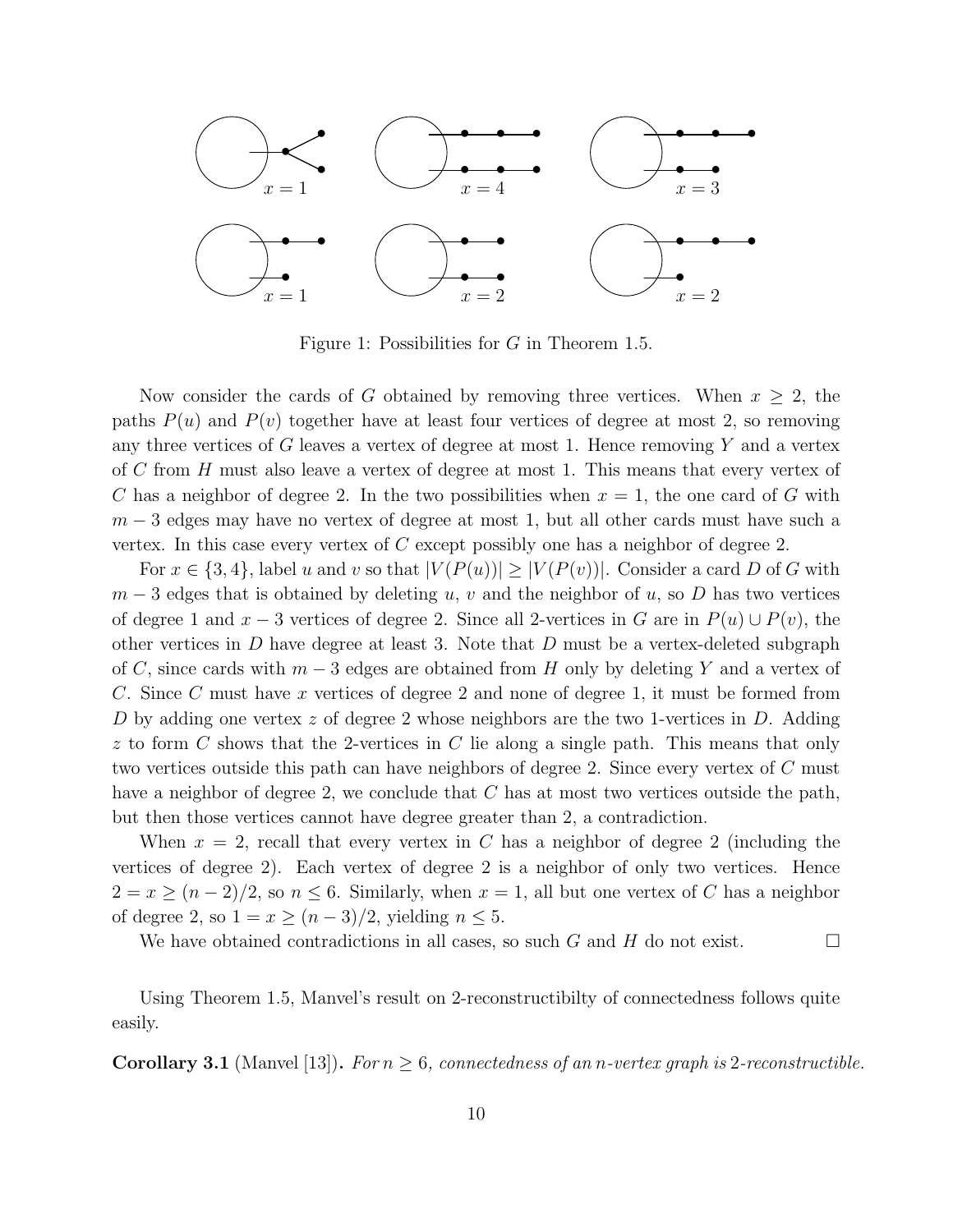*Proof.* Again  $C_4 + K_1$  and  $K'_{1,3}$  give sharpness, and Theorem 1.5 handles  $n \geq 7$ . Consider connected and disconnected 6-vertex graphs G and H with the same 4-deck.

By Corollary 2.3,  $G$  and  $H$  have the same degree list, so neither has isolated vertices. Since G has a connected 4-card, H has a 4-vertex component C, and  $H = C + K_2$ . Thus H has only one connected 4-card.

Now G must also have only one connected 4-card. Therefore every spanning tree of  $G$  is a path, so G is a path, but then G has three connected 4-cards.

## References

- [1] K. J. Asciak, M. A. Francalanza, J. Lauri, and W. Myrvold, A survey of some open questions in reconstruction numbers, Ars Combin. 97 (2010), 443-456.
- [2] B. Bollobás, Almost every graph has reconstruction number three, *J. Graph Theory* 14 (1990), 1–4.
- [3] J. A. Bondy, A graph reconstructor's manual, in Surveys in Combinatorics (Guildford, 1991), Lond. Math. Soc. Lec. Notes 166 (Cambridge U. Press, 1991), 221–252.
- [4] J. A. Bondy and R. L. Hemminger, Graph reconstruction—a survey, J. Graph Theory 1 (1977), 227–268.
- [5] Zh. A. Chernyak, Some additions to an article by B. Manvel: "Some basic observations on Kelly's conjecture for graphs" (Russian), Vestsı Akad. Navuk BSSR Ser. Fz.-Mat. Navuk (1982), 44–49, 126.
- [6] P. Chinn, A graph with p points and enough distinct  $(p-2)$ -order subgraphs is reconstructible, Recent Trends in Graph Theory Lecture Notes in Mathematics 186 (Springer, 1971).
- [7] F. Harary and M. Plantholt, The graph reconstruction number, J. Graph Theory 9 (1985), 451–454.
- [8] P. J. Kelly, On isometric transformations, PhD Thesis, University of Wisconsin-Madison, 1942.
- [9] P. J. Kelly, A congruence theorem for trees, Pacific J. Math. 7 (1957), 961–968.
- [10] J. Lauri, Pseudosimilarity in graphs—a survey, Ars Combin. 46 (1997), 77–95.
- [11] J. Lauri and R. Scapellato, Topics in Graph Automorphism and Reconstruction, London Math. Soc. Student Texts 54, (Cambridge Univ. Press, Cambridge, 2003). Second edition: London Math. Soc. Lect. Note Series 432, (Cambridge Univ. Press, Cambridge, 2016).
- [12] A. Maccari, O. Rueda, V. Viazzi, A survey on edge reconstruction of graphs, J. Discr. Math. Sci. Cryptog. 5 (2002), 1–11.